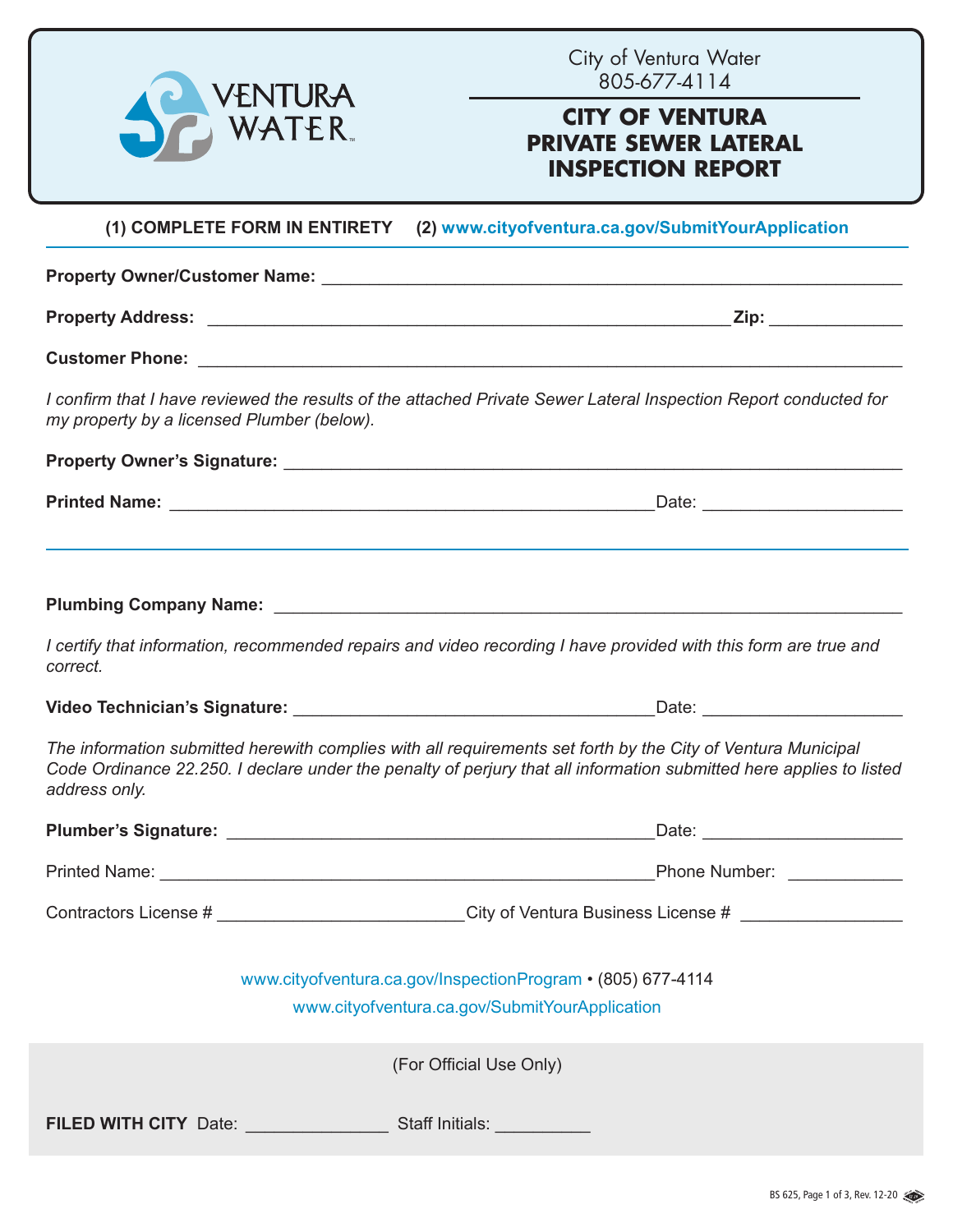**Property Address:** <u>and the set of the set of the set of the set of the set of the set of the set of the set of the set of the set of the set of the set of the set of the set of the set of the set of the set of the set of</u>

| <b>Sewage Usage:</b> |                                                                                                               |                                                                                                                                                                                                                                |                                                                                   |  |
|----------------------|---------------------------------------------------------------------------------------------------------------|--------------------------------------------------------------------------------------------------------------------------------------------------------------------------------------------------------------------------------|-----------------------------------------------------------------------------------|--|
|                      |                                                                                                               |                                                                                                                                                                                                                                | Residential Commercial Condo/Apt Pipe Size: Pipe Material:                        |  |
|                      | CCTV Date: Network of the Second Second Second Second Second Second Second Second Second Second Second Second | Time: The contract of the contract of the contract of the contract of the contract of the contract of the contract of the contract of the contract of the contract of the contract of the contract of the contract of the cont |                                                                                   |  |
|                      | Camera Direction: With Flow: Against Flow:                                                                    |                                                                                                                                                                                                                                | Total Length: FT                                                                  |  |
| $\Box$               | Cleanout is accessible outside of the building                                                                |                                                                                                                                                                                                                                |                                                                                   |  |
| $\Box$               | There is a sewer ejector pump at this property                                                                |                                                                                                                                                                                                                                |                                                                                   |  |
| $\Box$               | Private lateral crosses adjoining private property                                                            |                                                                                                                                                                                                                                |                                                                                   |  |
| ⊔                    | Private lateral connects sewer main in public right of way                                                    |                                                                                                                                                                                                                                |                                                                                   |  |
| ப                    | More than one structure at this address served by the private lateral                                         |                                                                                                                                                                                                                                |                                                                                   |  |
| ப                    | Property has a working backwater valve                                                                        |                                                                                                                                                                                                                                |                                                                                   |  |
| ப                    |                                                                                                               |                                                                                                                                                                                                                                | Property has been verified as having no outside surface drains (rainwater runoff) |  |

### **Plumbing Company Recommendation**

**\*OR\***

### **No deficiencies identified in private sewer lateral**

### Plumber's Signature: **We are all the set of the set of the set of the set of the set of the set of the set of the set of the set of the set of the set of the set of the set of the set of the set of the set of the set of th**

Required Enclosures:

- 1. DVD video inspection (address written on DVD).
- 2. Completed Inspection Log. Note any observation using observation codes.
- 3. Sketch of lateral, lot and building referenced to front curb or edge of pavement and side property lines where possible. Note spacing of cleanouts and entry location for insertion of camera.